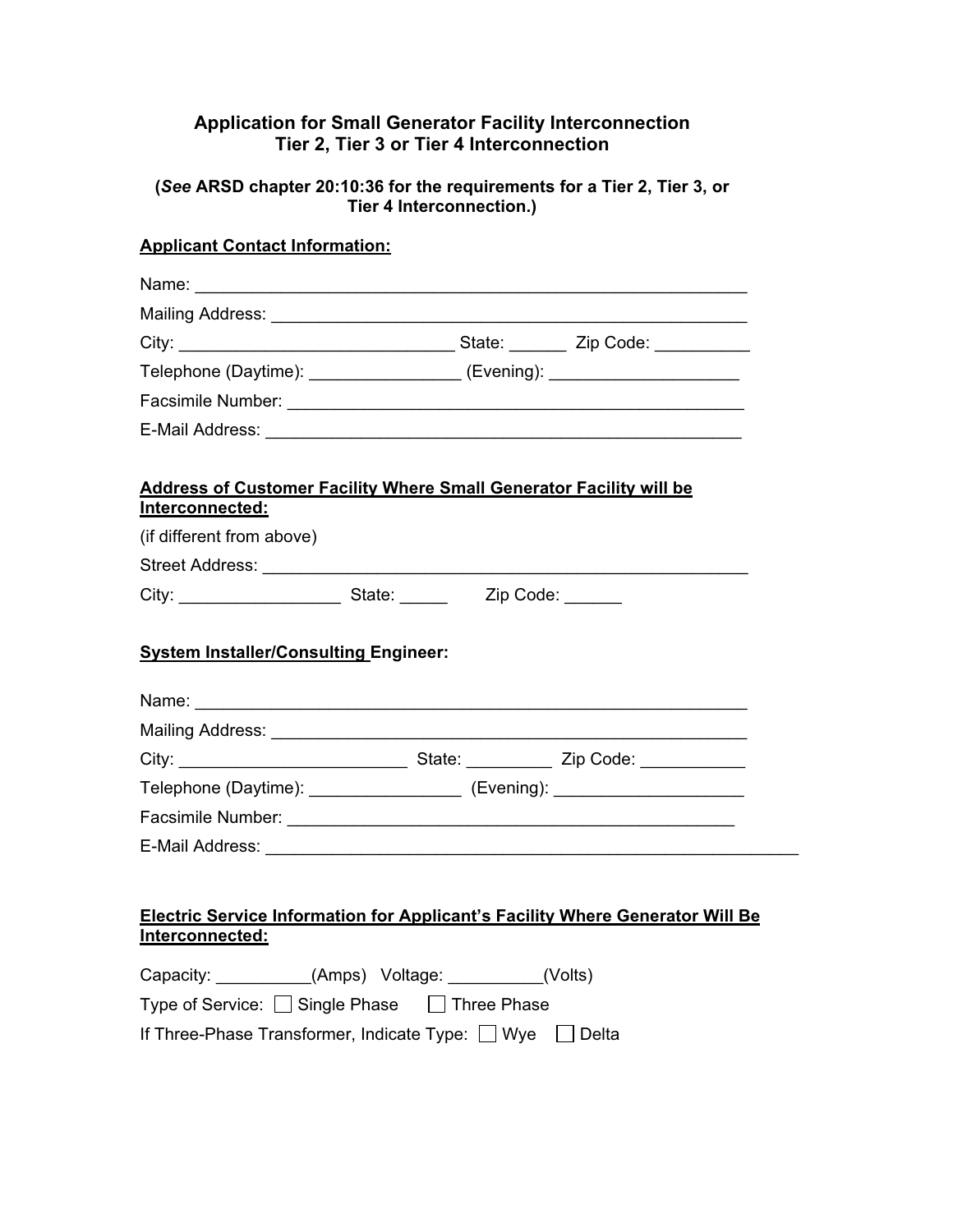## **Requested Procedure Under Which to Evaluate Interconnection Request:**

Please indicate below which review procedure applies to the interconnection request.

**Tier 2 -** Certified interconnection equipment with an aggregate Electric Nameplate Capacity of 2 MW or less. Indicate type of certification below. The application fee amount is  $( $50 \text{ plus $1 \text{ per KW of rated generation output up to a})$ maximum of \$500).

- $\Box$  Lab Tested -- tested to IEEE 1547.1 and other specified standards by a nationally recognized testing laboratory and is appropriately labeled.
- $\Box$  Field Tested an identical small generator facility has been approved by the Public Utility under a Tier 4 study review process within the prior 36 months of the date of this interconnection request.

**Tier 3 –** A Small Generator Facility connected to the EDS that does not export power. The Electric Nameplate Capacity rating must be 50 KW or smaller if connecting to an area network, or 2 MW or smaller if connecting to a radial distribution feeder. The application fee amount is  $\qquad \qquad$  (\$100 plus \$2 per KW of rated generation output up to a maximum of \$1,000).

**Tier 4 –** Electric Nameplate Capacity rating is 10 MW or smaller and the Small Generator Facility does not qualify for a Tier 1, Tier 2, or Tier 3 review or has been reviewed but not approved under a Tier 1, Tier 2, or Tier 3 review. Application fee amount is  $(\$100 \text{ plus } \$2 \text{ per KW of rated generation output up to a})$ maximum of \$1,000).

#### **Field Tested Equipment:**

If the field tested equipment box is checked above, please include with the completed application the following information which will be required for review of Tier 2 field tested small generator facilities:

- A copy of the Certificate of Completion, signed by the Public Utility that has approved an identical small generator facility for parallel operation.
- A copy of all documentation submitted to the Public Utility that approved the Small Generator Facility for parallel operation under a Tier 4 study process.
- A written statement by the Applicant indicating that the small generator facility being proposed is identical, except for Minor Equipment Modification, to the one previously approved by the Public Utility for parallel operation.
- If a Tier 2 Application utilizing Field Tested equipment is proposed, the remainder of the application will not be required to be completed.

# **Small Generator Facility Information:**

**List interconnection components/system(s) to be used in the Small Generation Facility that is lab certified (required for Lab Tested, Tier 2 Interconnection requests only).**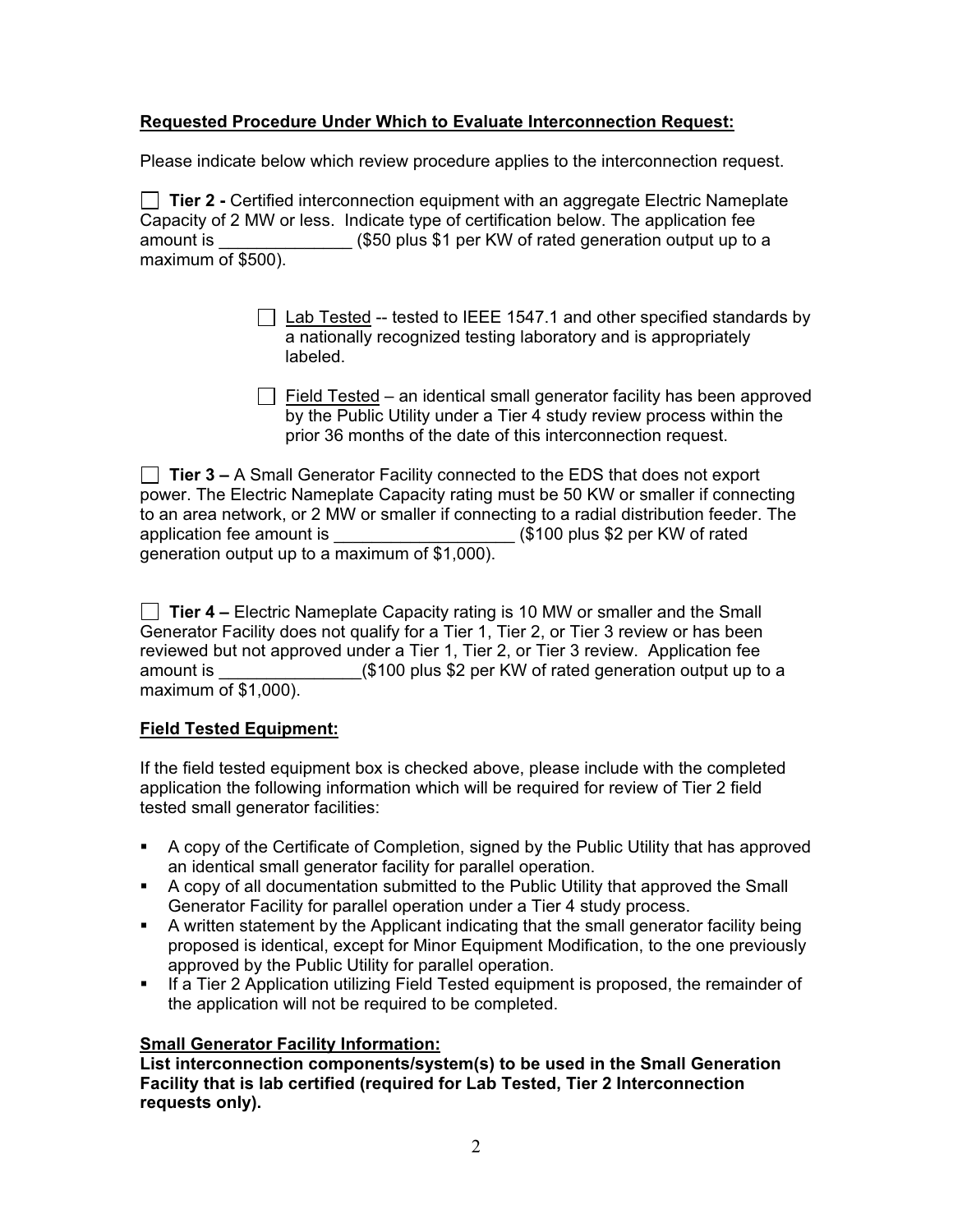| Component/System                                                                    | <b>NRTL Providing Label &amp; Listing</b> |
|-------------------------------------------------------------------------------------|-------------------------------------------|
|                                                                                     |                                           |
|                                                                                     |                                           |
|                                                                                     |                                           |
|                                                                                     |                                           |
| 5. Please provide copies of manufacturer brochures or technical specifications.     |                                           |
|                                                                                     |                                           |
| <b>Energy Production Equipment/Inverter Information:</b>                            |                                           |
| Synchronous Induction Inverter Other                                                |                                           |
|                                                                                     |                                           |
| Rated Voltage: __________________Volts                                              |                                           |
|                                                                                     |                                           |
| System Type Tested (Total System): □ Yes □ No (attach product literature)           |                                           |
| <b>For Synchronous Machines:</b>                                                    |                                           |
|                                                                                     |                                           |
|                                                                                     |                                           |
| Submit copies of the Saturation Curve and the Vee Curve.                            |                                           |
| Salient Non-Salient                                                                 |                                           |
| Torque: ____ lb-ft Rated RPM: _______                                               |                                           |
| Field Amperes: ____________ at rated generator voltage and current and ________% PF |                                           |
| over-excited                                                                        |                                           |
|                                                                                     |                                           |
|                                                                                     |                                           |
|                                                                                     |                                           |
| Locked Rotor Current: _________ Amps                                                |                                           |
| Synchronous Speed: _______RPM                                                       |                                           |
| <b>Winding Connection:</b>                                                          |                                           |
| Min. Operating Frequency/Time: ___________                                          |                                           |
| Generator Connection: O Delta O Wye O Wye Grounded                                  |                                           |
| Direct-axis Synchronous Reactance: (Xd) __________ ohms                             |                                           |
| Direct-axis Transient Reactance: (X'd) ohms                                         |                                           |
| Direct-axis Sub-transient Reactance: (X'd) ohms                                     |                                           |
|                                                                                     |                                           |
| <b>For Induction Machines:</b>                                                      |                                           |
|                                                                                     |                                           |
|                                                                                     |                                           |
| Locked Rotor Current: _________ Amps                                                |                                           |
| Rotor Resistance: (Rr) ______ ohms Exciting Current: _____ Amps                     |                                           |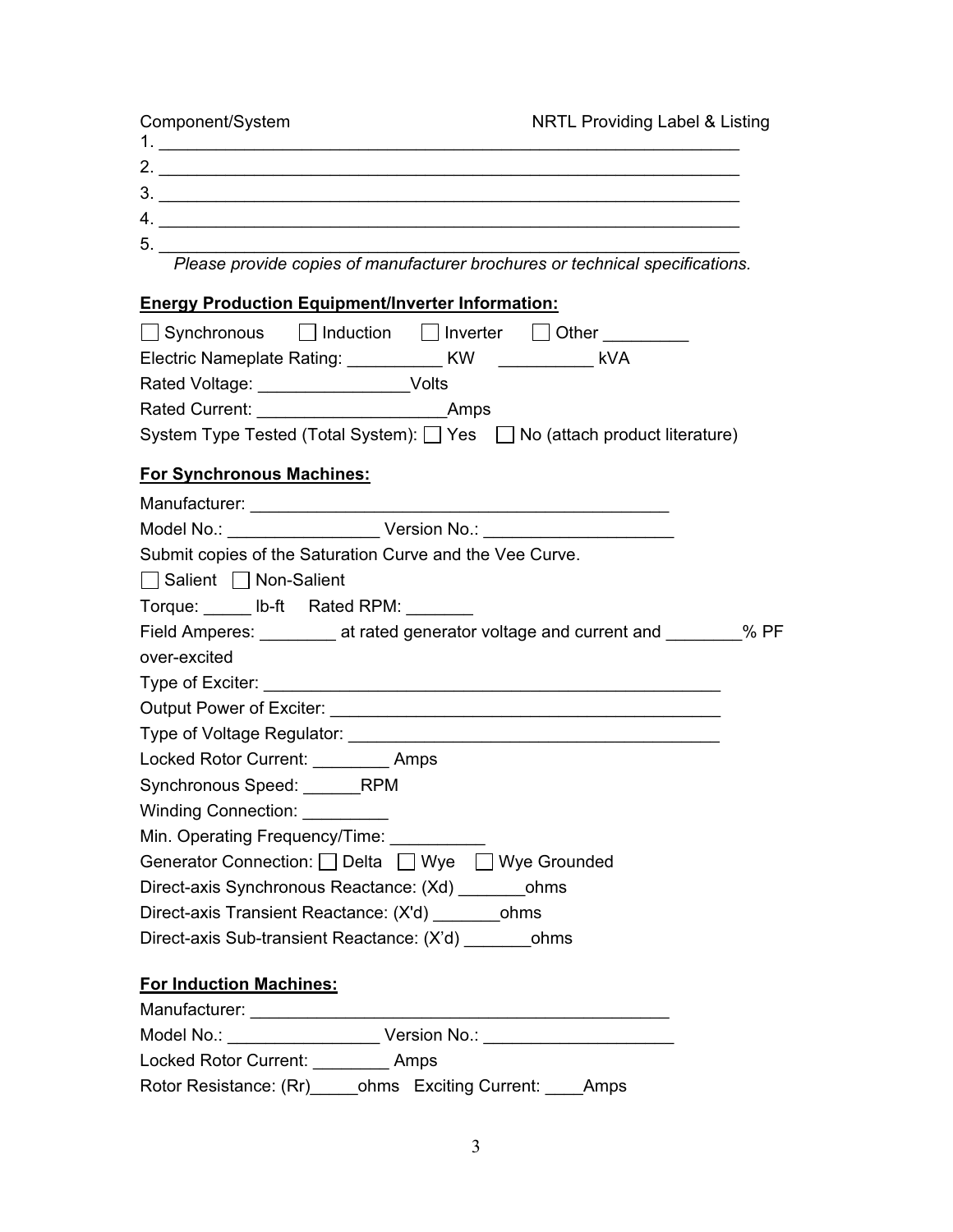| Rotor Reactance: (Xr) ______ ohms Reactive Power Required: __________                            |
|--------------------------------------------------------------------------------------------------|
| Magnetizing Reactance: (Xm) ______ ohms ____ VARs (No Load)                                      |
| Stator Resistance: (Rs) ______ ohms ____ VARs (Full Load)                                        |
| Stator Reactance: (Xs) _______ ohms                                                              |
| Short Circuit Reactance: (X'd) ohms                                                              |
| Phase: Single I Three-Phase                                                                      |
| $^{\circ}$ C.<br>Frame Size: ___________ Design Letter: _____ Temp. Rise: __________             |
| Reverse Power Relay Information: (This section applies to Tier 3 Review only.)                   |
|                                                                                                  |
|                                                                                                  |
| <b>Additional Information For Inverter Based Facilities:</b>                                     |
| <b>Inverter Information:</b>                                                                     |
|                                                                                                  |
| Type: □ Forced Commutated □ Line Commutated                                                      |
| Electric Nameplate Capacity Rated Output: ____________ Amps __________ Volts<br>$\frac{1}{2}$ KW |
| Efficiency: 30 % Power Factor: 20 %                                                              |
| DC Source / Prime Mover:                                                                         |
| Solar Wind Hydro Other ____________                                                              |
| Electric Nameplate Capacity Rating: ___________ KW Rating: __________ kVA                        |
| Rated Voltage: __________________ Volts                                                          |
| Open Circuit Voltage (if applicable): _____________________Volts                                 |
|                                                                                                  |
|                                                                                                  |
| <b>Other Facility Information:</b>                                                               |
| Is Facility a Qualified Facility? Yes $\Box$ No $\Box$                                           |
| If yes, has Applicant completed FERC's "Notice of Self Certification"? Yes □<br>$No$ $ $         |
| One Line Diagram attached: Ves<br>∣∣No                                                           |
| Plot Plan attached: $\Box$ Yes<br>∣No                                                            |
| Installation Test Plan attached: Yes No<br>Estimated Commissioning Date (if known):              |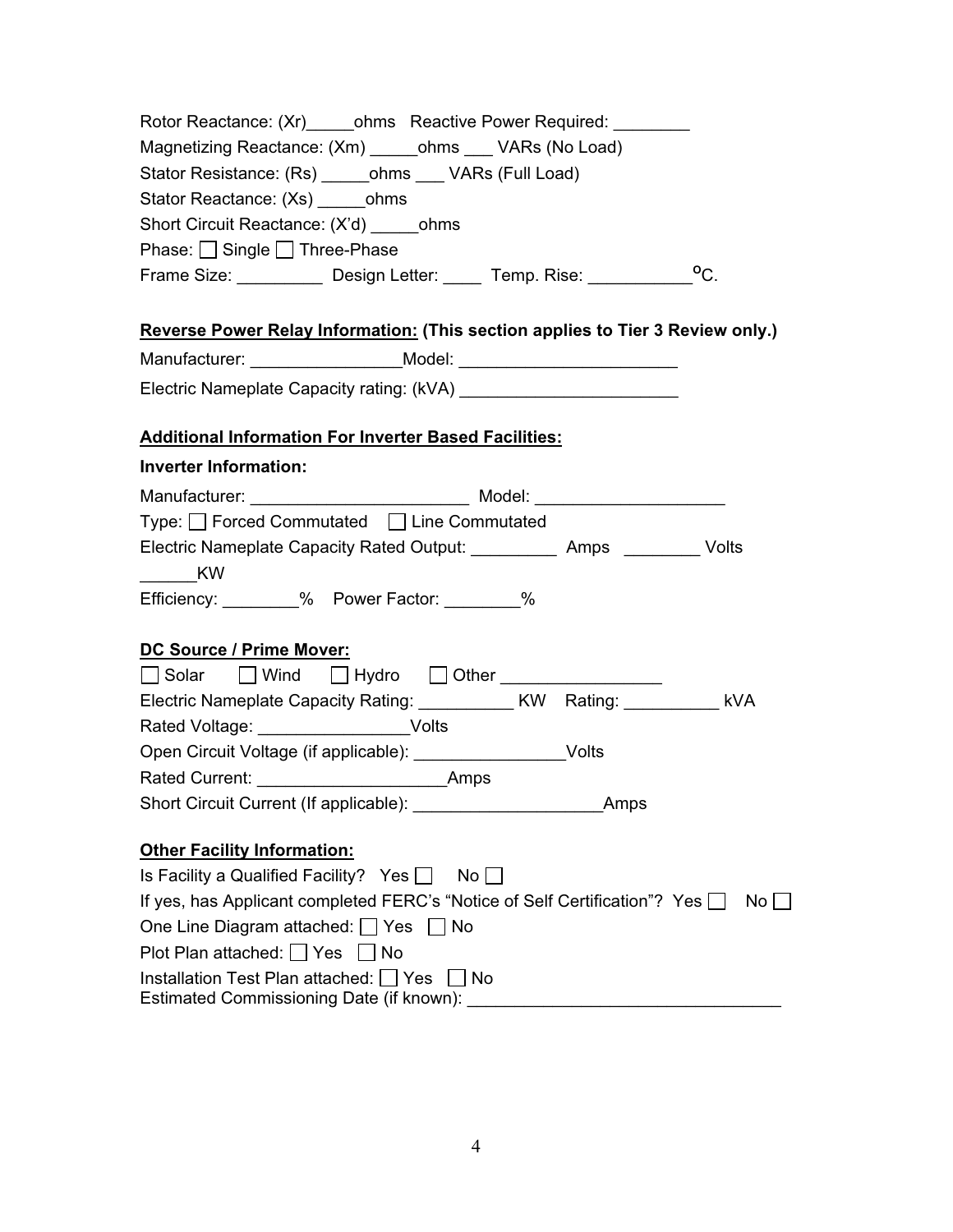Applicant Signature:

I hereby certify that all of the information provided in this application request form is correct.

| <b>Applicant Signature:</b> |  |
|-----------------------------|--|
|                             |  |

Title: \_\_\_\_\_\_\_\_\_\_\_\_\_\_\_\_\_\_\_\_ Date: \_\_\_\_\_\_\_\_\_\_\_\_\_\_\_\_\_\_\_\_

An application fee is required before the application can be processed. Please verify that the appropriate fee is included with the application:

|  |  |  | Application fee included: [ |  |
|--|--|--|-----------------------------|--|
|  |  |  |                             |  |

Amount\_\_\_\_\_\_\_\_\_\_\_\_\_\_\_\_\_\_\_\_\_